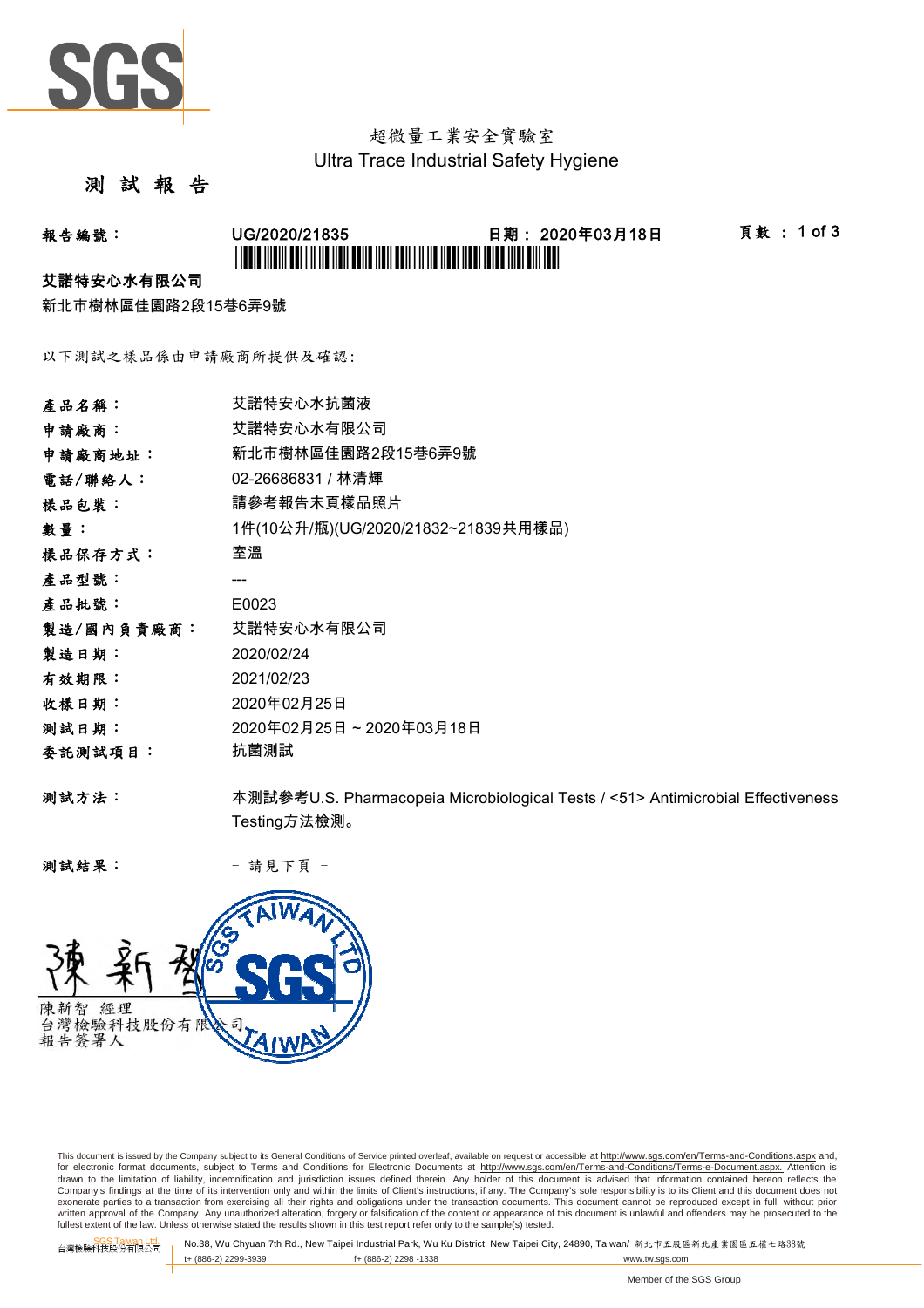

## 超微量工業安全實驗室 Ultra Trace Industrial Safety Hygiene

## 測 試 報 告

# 報告編號: UG/2020/21835 日期: 2020年03月18日 頁數 : 2 of 3 \*UGBIT INDIVI ABI I II IID NON BANA NAN ABIN I II IIB NABI IIBBI IBIBI INDI BIN IBBI

#### 艾諾特安心水有限公司

新北市樹林區佳園路2段15巷6弄9號

#### 測試結果:

| 菌株名稱                     | 原接菌量<br>(CFU/mL)    | 作用時間  | <u>樣品作用後之</u><br>菌量(CFU/mL) | 减菌率R(%) |
|--------------------------|---------------------|-------|-----------------------------|---------|
| 綠膿桿菌                     | $2.7 \times 10^{5}$ | 30 秒鐘 | <'                          | >99.9   |
| (Pseudomonas aeruginosa) |                     |       |                             |         |

備註:1.測試報告僅就委託者之委託事項提供測試結果,不對產品合法性做判斷。

- 2. 本測試報告之所有檢驗內容,均依委託事項執行檢驗,如有不實,願意承擔完全責任。
- 3. 本報告不得分離,分離使用無效。
- 4.菌株編號:
	- 綠膿桿菌 BCRC 11633 : ATCC 9027
- 5.減菌率R(%)小於1%則無明顯抑菌效果。

- END -

This document is issued by the Company subject to its General Conditions of Service printed overleaf, available on request or accessible at http://www.sqs.com/en/Terms-and-Conditions.aspx and, for electronic format documents, subject to Terms and Conditions for Electronic Documents at http://www.sgs.com/en/Terms-and-Conditions/Terms-e-Document.aspx. Attention is drawn to the limitation of liability, indemnification and jurisdiction issues defined therein. Any holder of this document is advised that information contained hereon reflects the<br>Company's findings at the time of its int exonerate parties to a transaction from exercising all their rights and obligations under the transaction documents. This document cannot be reproduced except in full, without prior written approval of the Company. Any unauthorized alteration, forgery or falsification of the content or appearance of this document is unlawful and offenders may be prosecuted to the<br>fullest extent of the law. Unless othe